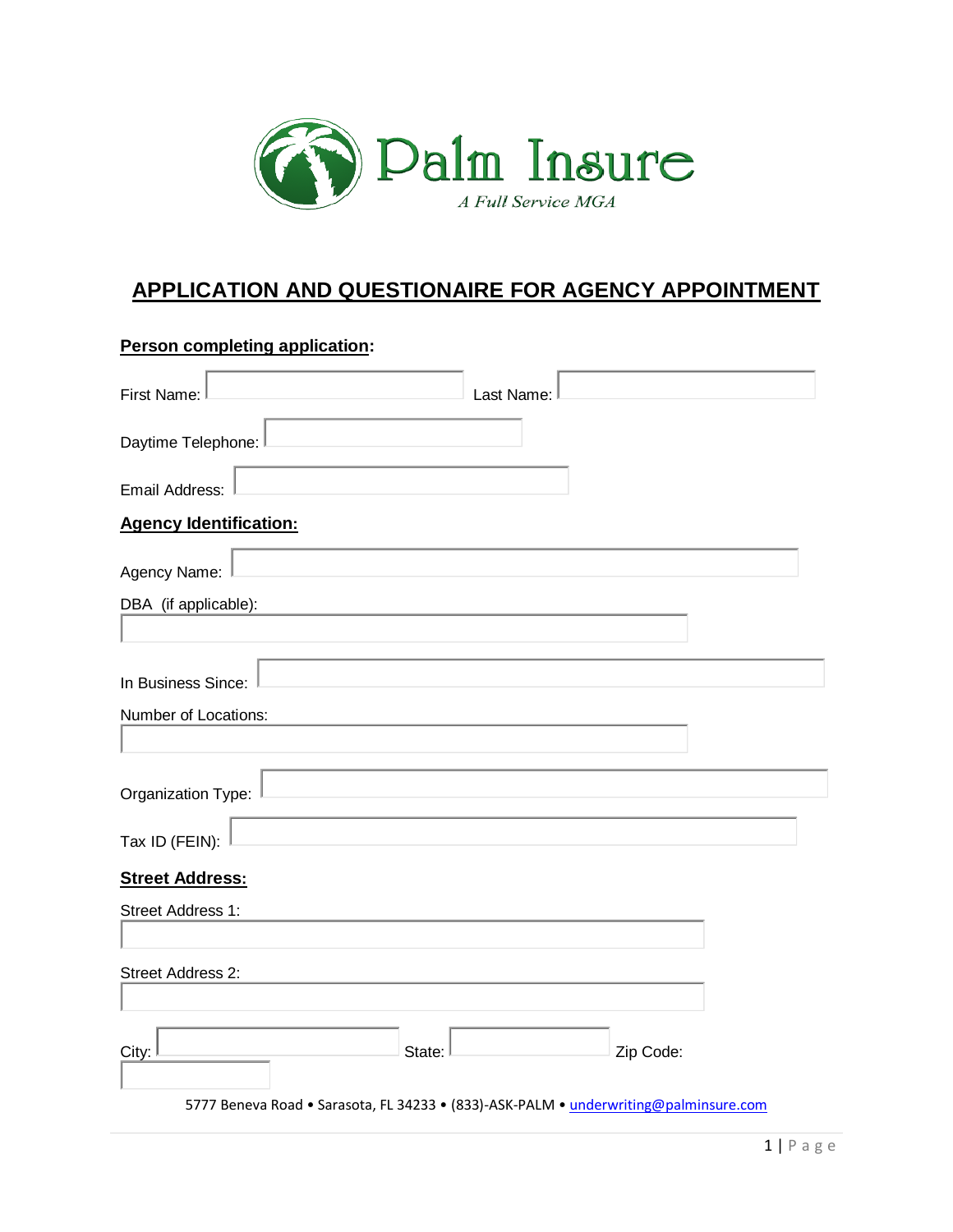#### **Mailing Address:**

| Street Address 1:        |        |           |
|--------------------------|--------|-----------|
| Street Address 2:        |        |           |
| City:                    | State: | Zip Code: |
| <b>Agency Phone/Fax:</b> |        |           |
| Main Phone: L            | Fax:   |           |
| Agency Email:            |        |           |
|                          |        |           |

#### **Section 2: Agency Principals at your firm:**

Please list all principles of your agency, including any officers and owners, and a copy of each 2/20 license must be provided.

#### **Principal 1:**

| First Name:          | Last Name: |           |  |
|----------------------|------------|-----------|--|
| Title:               |            |           |  |
| Home Address:        |            |           |  |
| City:                | State:     | Zip Code: |  |
| DOB:                 | SSN:       |           |  |
| Agents License No: I |            |           |  |
|                      |            |           |  |

#### **Section 2: Agency Principals at your firm:**

Please list all principles of your agency, including any officers and owners.

#### **Principal 2:**

5777 Beneva Road • Sarasota, FL 34233 • (833)-ASK-PALM • [underwriting@palminsure.com](mailto:underwriting@palminsure.com)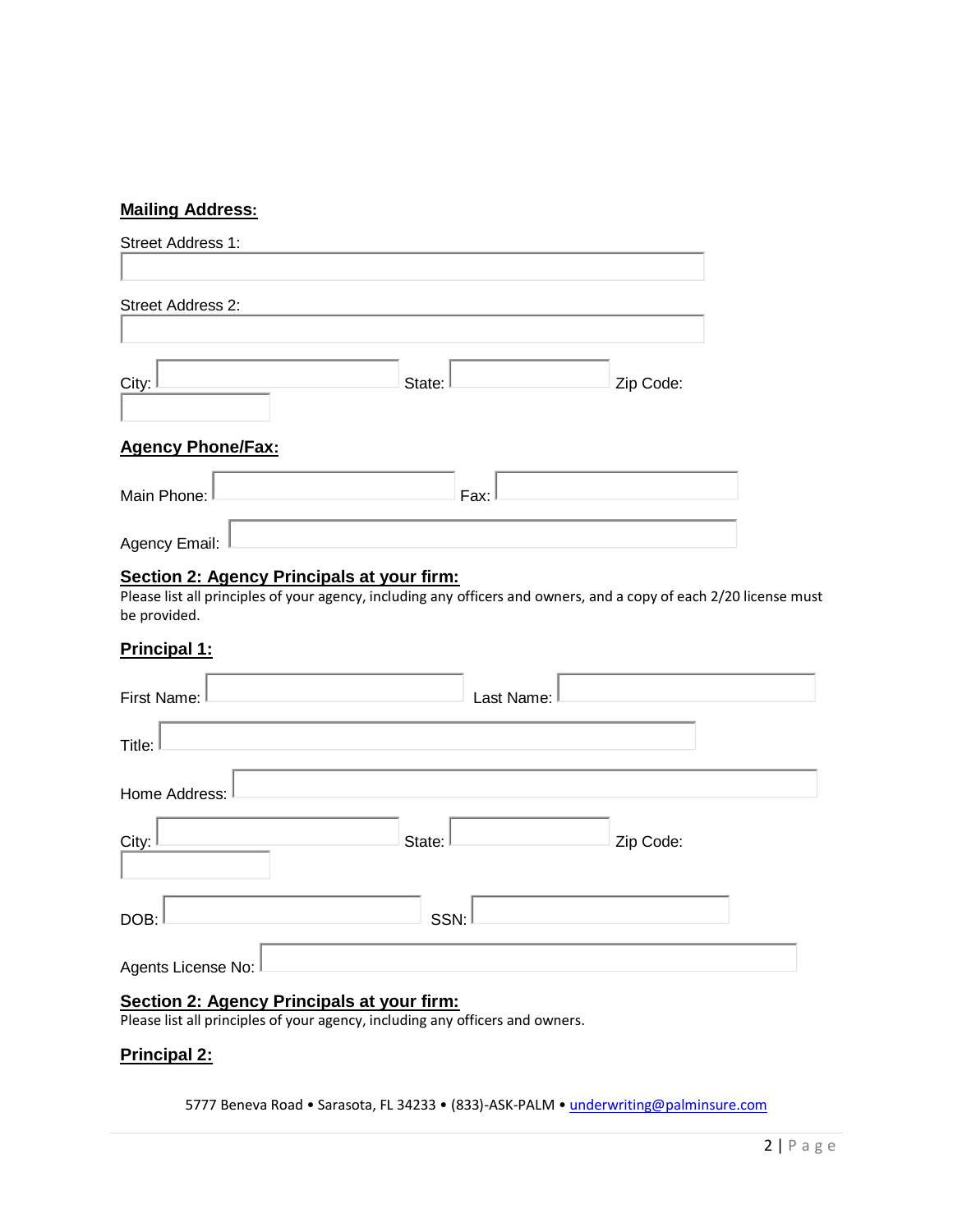| First Name:                         |        | Last Name: |           |  |
|-------------------------------------|--------|------------|-----------|--|
| Title:                              |        |            |           |  |
| Home Address:                       |        |            |           |  |
| City:                               | State: |            | Zip Code: |  |
| DOB:                                | SSN:   |            |           |  |
| Agents License No:                  |        |            |           |  |
| <b>List of Agents and Employees</b> |        |            |           |  |
| Employee 1:                         |        |            |           |  |
| First Name:                         |        | Last Name: |           |  |
|                                     |        |            |           |  |
| Agent License No.:                  |        | DOB:       |           |  |
|                                     |        |            |           |  |
| Home Address:                       |        |            |           |  |
|                                     |        |            |           |  |
| City:                               | State: |            | Zip:      |  |
|                                     |        |            |           |  |
| Email Address:                      |        |            |           |  |
| Position at agency:                 |        |            |           |  |
|                                     |        |            |           |  |
| Employee 2:                         |        |            |           |  |
| First Name:                         |        | Last Name: |           |  |
|                                     |        |            |           |  |
| Agent License No.:                  |        | DOB:       |           |  |

5777 Beneva Road • Sarasota, FL 34233 • (833)-ASK-PALM • [underwriting@palminsure.com](mailto:underwriting@palminsure.com)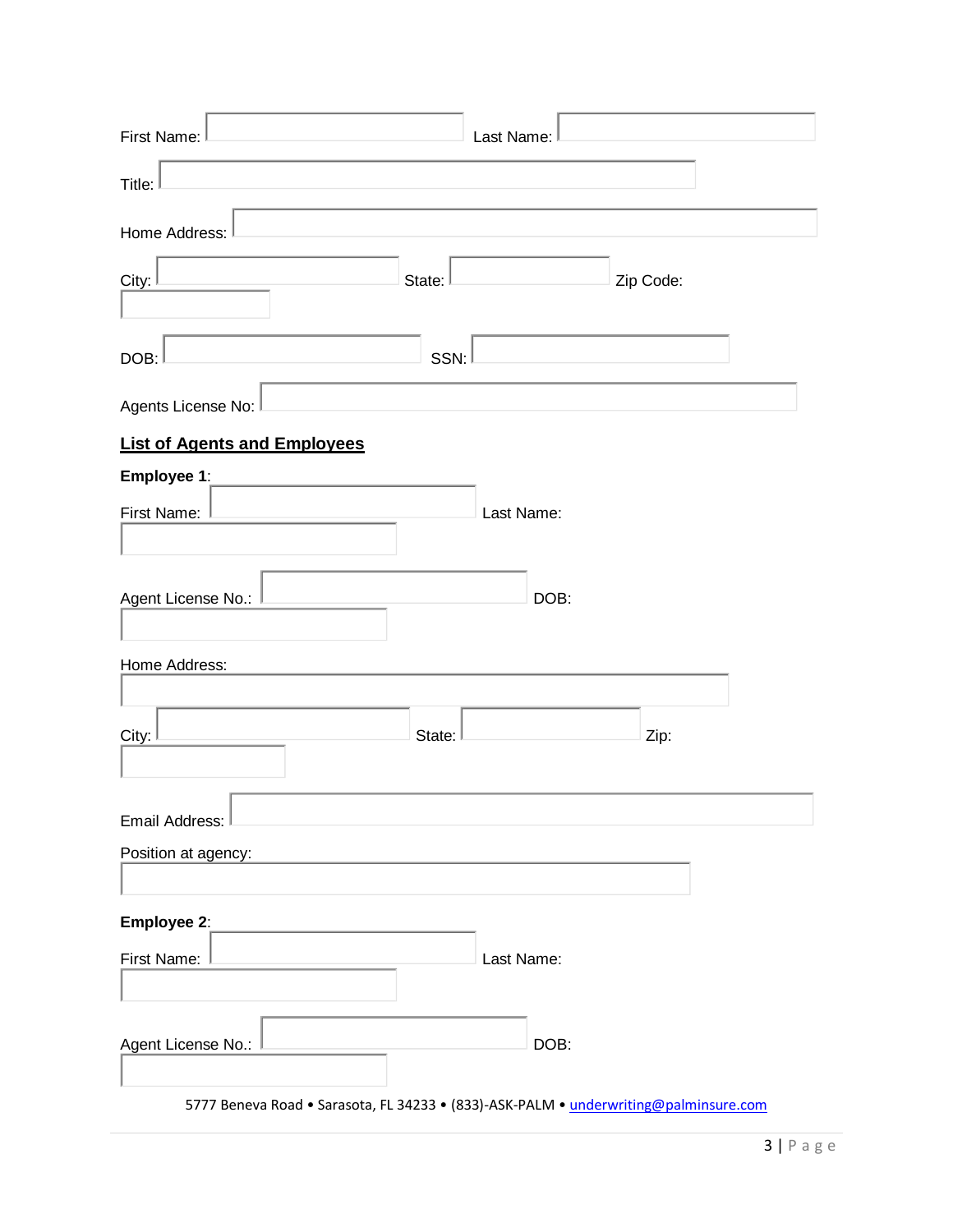| Home Address:       |        |            |      |
|---------------------|--------|------------|------|
|                     |        |            |      |
| City:               | State: |            | Zip: |
|                     |        |            |      |
| Email Address:      |        |            |      |
| Position at agency: |        |            |      |
|                     |        |            |      |
| Employee 3:         |        |            |      |
| First Name:         |        | Last Name: |      |
|                     |        |            |      |
|                     |        |            |      |
| Agent License No.:  |        | DOB:       |      |
|                     |        |            |      |
| Home Address:       |        |            |      |
|                     |        |            |      |
| City:               | State: |            | Zip: |
|                     |        |            |      |
|                     |        |            |      |
| Email Address:      |        |            |      |
| Position at agency: |        |            |      |
|                     |        |            |      |
|                     |        |            |      |

### **Section 3: Your Current Auto Insurance Carriers And Agency Production**

|                     | 2 Year                               | Years with |          |
|---------------------|--------------------------------------|------------|----------|
| <b>Company Name</b> | Annual Volume Loss Ratio (%) Company |            | Comm (%) |
|                     |                                      |            |          |
|                     |                                      |            |          |
|                     |                                      |            |          |
|                     |                                      |            |          |
|                     |                                      |            |          |
|                     |                                      |            |          |
|                     |                                      |            |          |
|                     |                                      |            |          |
|                     |                                      |            |          |
|                     |                                      |            |          |
|                     |                                      |            |          |

5777 Beneva Road • Sarasota, FL 34233 • (833)-ASK-PALM • [underwriting@palminsure.com](mailto:underwriting@palminsure.com)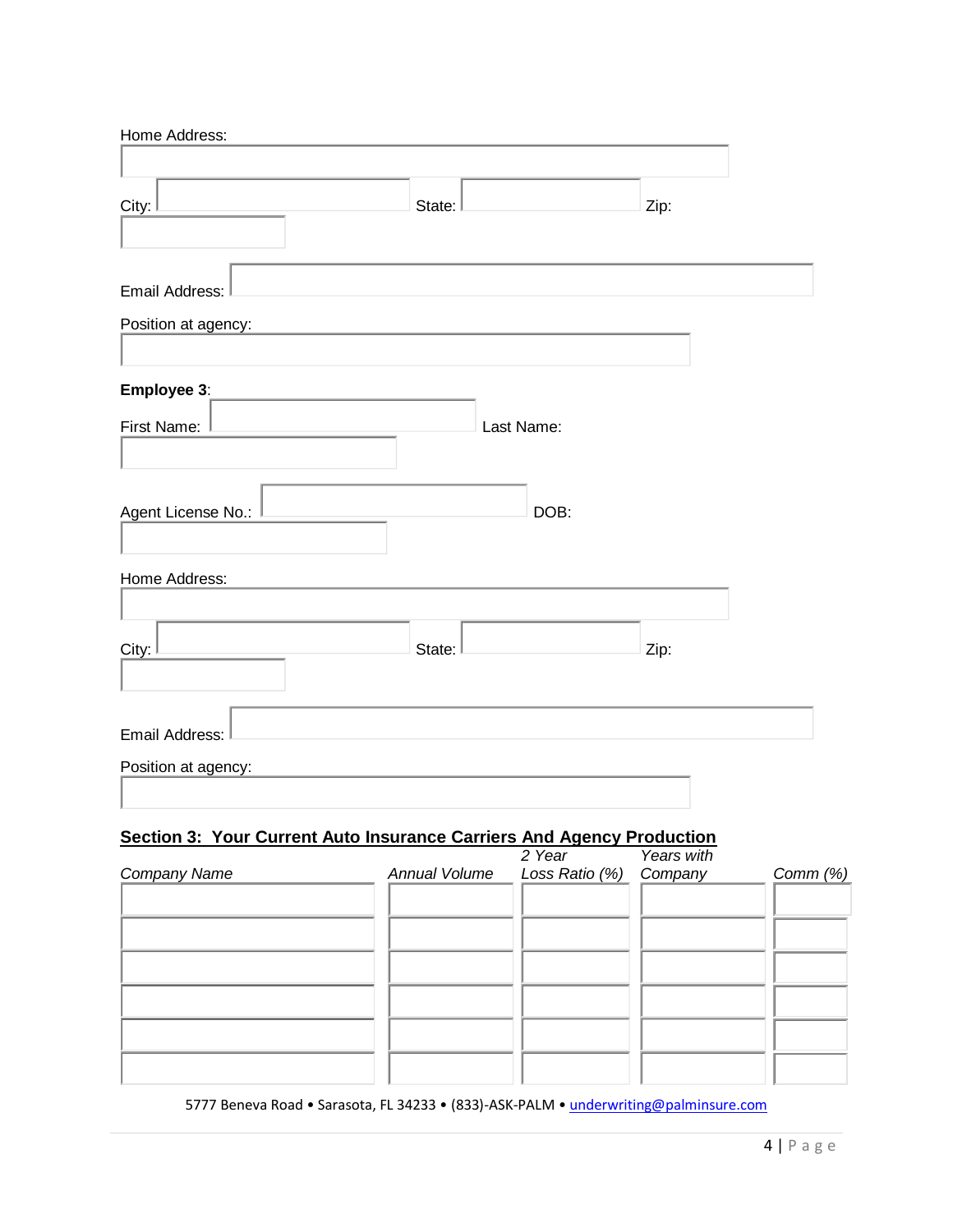| <b>Section 4 About Your Agents And Principals:</b>                                         |            |                     |              |
|--------------------------------------------------------------------------------------------|------------|---------------------|--------------|
| Are the Agency Principals licensed Agents?                                                 | $\Box$ YES |                     | $\Box$ No    |
| Is there a licensed agent on the premises at all times?                                    | $\Box$ YES |                     | $\Box$ No    |
| Does your agency have E&O coverage?                                                        | $\Box$ Yes |                     | $\Box$ No    |
| Name of your E&O Company: (please attach a copy of the declaration page)                   |            |                     |              |
| <b>Insurance Carrier:</b>                                                                  |            |                     |              |
| <b>Policy No.:</b>                                                                         |            |                     |              |
| <b>Policy Period:</b>                                                                      |            |                     |              |
| <b>Limits &amp; Deductibles:</b>                                                           |            |                     |              |
| Have you ever had an E&O claim?<br>If yes, please describe below.                          | $\Box$ YES |                     | $\Box$ No    |
| Have any of the Principals or Agents ever:<br>Been refused a surety bond?                  |            | $\Box$ YES          | $\square$ NO |
| Been arrested, indicted, or convicted of a felony or misdemeanor?                          |            | $\Box$ YES          | $\Box$ NO    |
| Been known by another name or conducted business in another<br>name?                       |            | $\Box$ YES          | $\Box$ No    |
| Been refused a license or had a license canceled in any state?                             |            | $\Box$ YES          | □ NO         |
| <b>Declared Bankruptcy?</b>                                                                |            | $\Box$ Yes          | $\Box$ No    |
| <b>Section 5: General Questions:</b><br>Number of PIP/PD only policies written each month? |            |                     |              |
| Number of 10/20/10 auto policies written each month?                                       |            |                     |              |
| Comparative rating system used?<br>$\Box$ Website                                          |            | $\Box$ ітс          |              |
| $\Box$ AccuAuto                                                                            |            | $\Box$ True Premium |              |
| 5777 Beneva Road • Sarasota, FL 34233 • (833)-ASK-PALM • underwriting@palminsure.com       |            |                     |              |